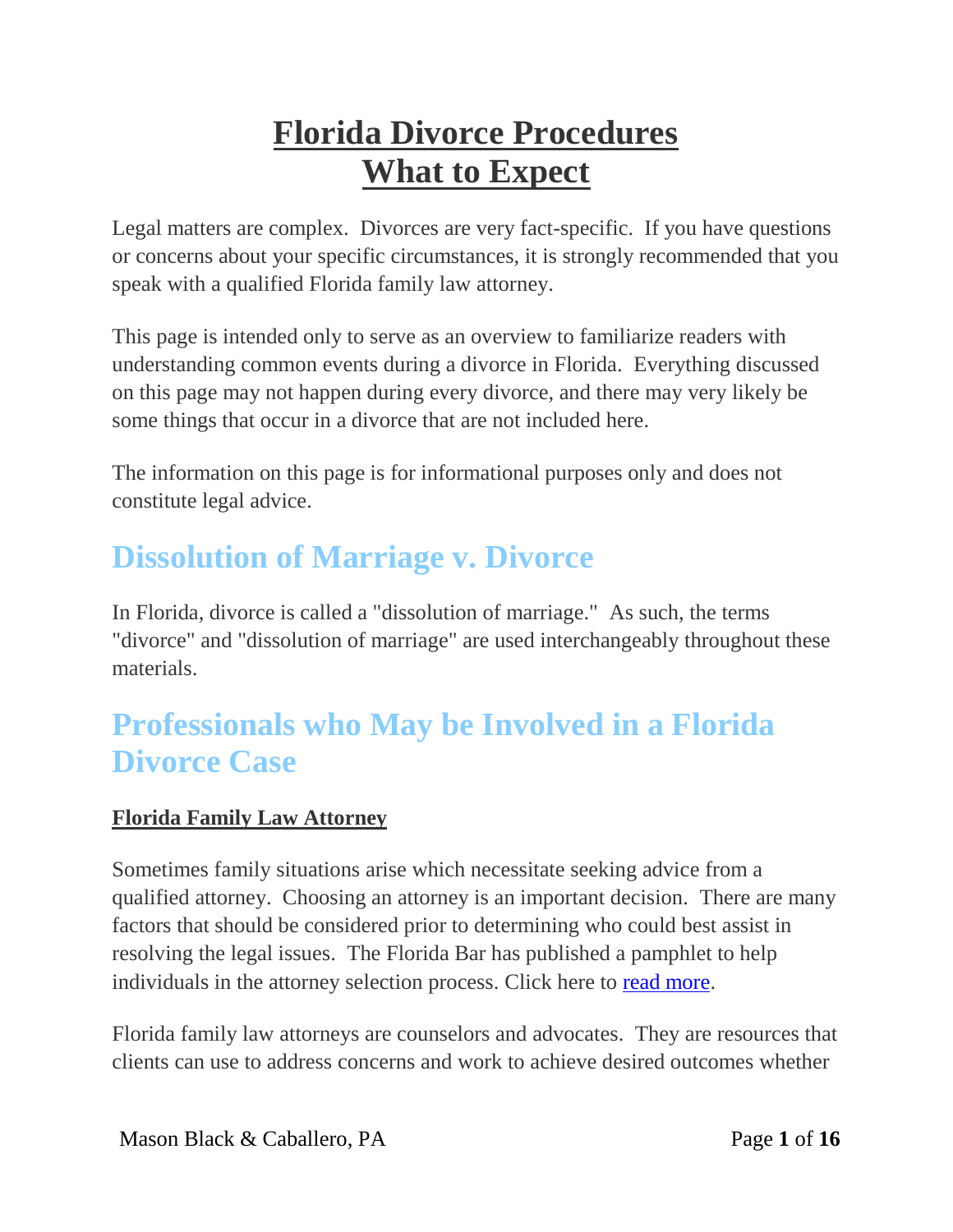those outcomes are achieved through communication on the client's behalf, alternative dispute resolution processes, or litigation.

Florida family law attorneys are bound by the Florida Rules of Professional Conduct which are developed and regulated by the Florida Bar. You can [click here](http://www.floridabar.org/divexe/rrtfb.nsf/WContents?OpenView) to read these Rules. Florida attorneys are further encouraged to abide by guidelines on professional conduct to promote professionalism within the legal profession. You can [click here t](https://www.floridabar.org/tfb/TFBProfess.nsf/840090c16eedaf0085256b61000928dc/2f2668cdfd7b99e085256b2f006ccd15?OpenDocument)o read these guidelines.

Florida law requires family law attorneys protect their clients' interests to the same extent as a fiduciary or a trustee. Everything a client tells his/her attorney, with limited exceptions, is confidential. A client who promptly provides his/her attorney with requested information and timely advises his/her attorney of personal matters, events, or activities which might affect the outcome of the case will enable his/her attorney to effectively advocate for his/her interests.

#### **Mental Health Professional(s)**

Parties involved in family law cases are expected to be under some level of emotional stress and strain, even for the party who decided to initiate the case.

Florida family law attorneys will attempt to reduce and minimize the emotional impact on their clients whenever possible. Nevertheless, attorneys cannot and do not control everything, so the emotional stress and strain on a party will likely fluctuate throughout the divorce. The pressures, at times, may be best addressed by friends, mental health experts, or medical professionals.

Developing a relationship with a qualified mental health professional, such as a counselor or therapist, early on in the case often saves a client time and money because the professional can help re-frame and address emotional issues as they arise thus helping the client prioritize and streamline the legal case.

Other valuable benefits to counseling before, during, or after a divorce may include: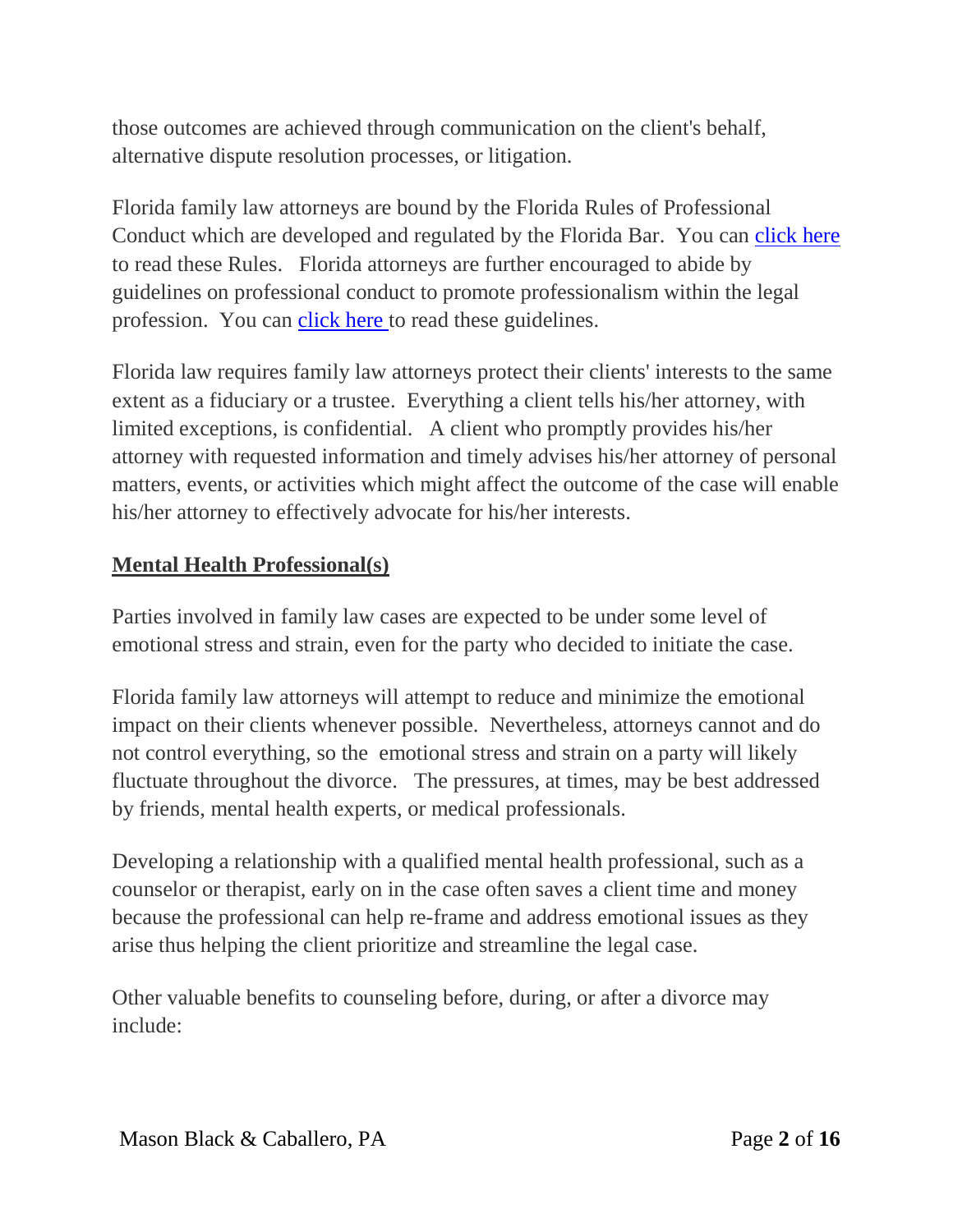1. Understanding each person's part in the relationship discord so that it will not be repeated in the current or future relationships.

2. Better understanding the child(ren) and to help the child(ren) through the changes in their parents' relationship.

3. Understanding why each person chose his/her spouse.

4. Helping resolve issues between the parties that arise before, during, and after the divorce.

### **Financial Expert(s)**

Depending on the complexity of the assets and liabilities at issue, it may be desirable to utilize the services of a financial expert(s). Each party's attorney can assist him/her in choosing an experienced certified public accountant (C.P.A.), appraiser, private investigator, securities analyst, or banker, who may be of direct assistance for the particular issue(s) to be resolved.

### **IT IS IMPORTANT TO RECOGNIZE THAT AN EXPERT, NO MATTER HOW QUALIFIED, MAY NOT SERVE YOU WELL IF HE/SHE IS UNFAMILIAR WITH THE LEGAL ASPECTS AND REQUIREMENTS OF YOUR TYPE OF FAMILY LAW ISSUE(S).**

Also, in some cases, parties may agree to engage a joint neutral expert(s) to help resolve certain issue(s).

It is often a mistake for a client to undertake the services of a financial expert on his/her own without prior discussion with his/her Florida family law attorney. Therefore, it is prudent for the parties to discuss all question(s) and concern(s) regarding engaging financial professional(s) prior to engaging any professionals.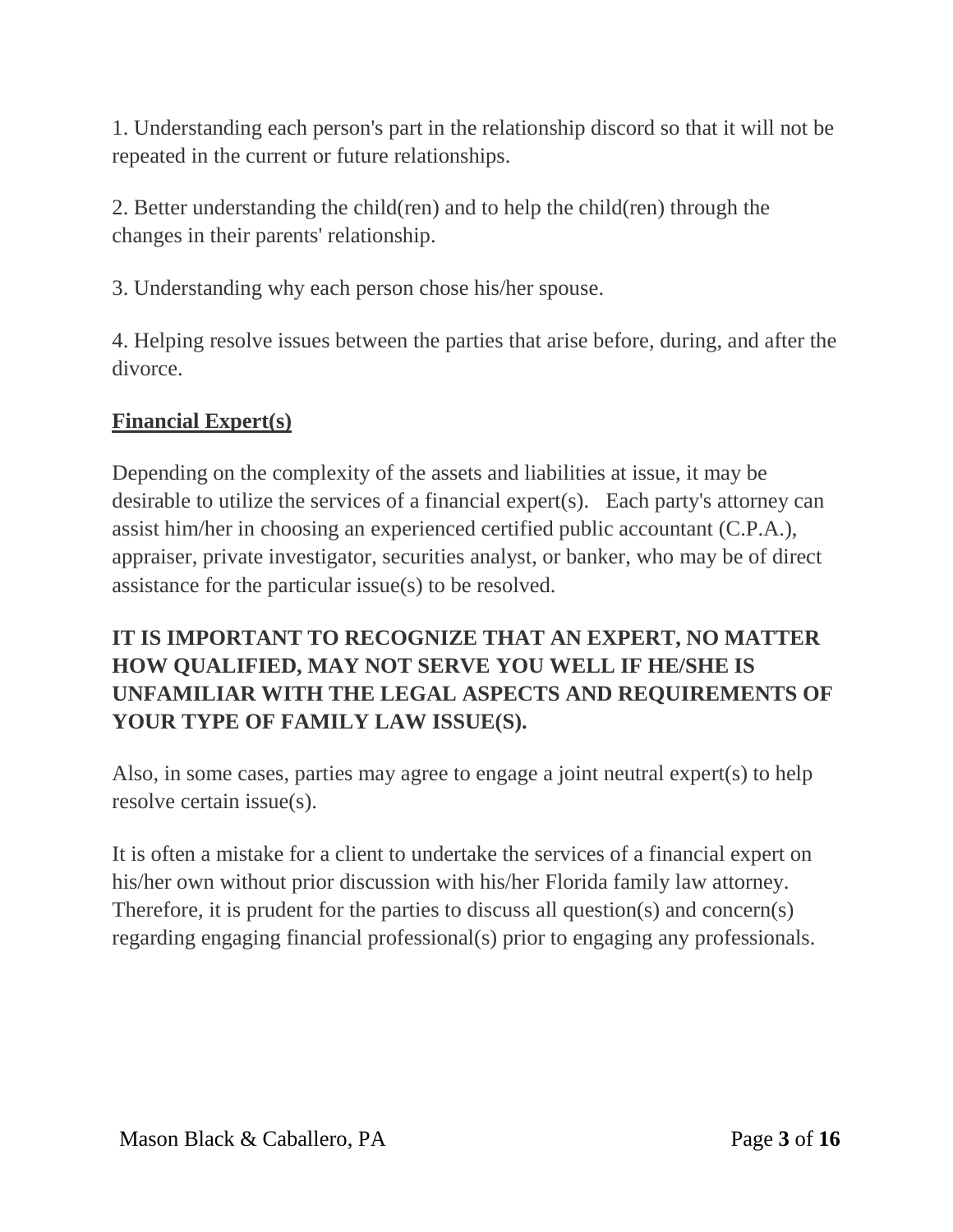## **Before a Florida Divorce Case Begins**

### **Financial Concerns**

Depending on the facts of the case, a party may be advised to take action to preserve financial accounts or other assets during a divorce. This may include changing the names on existing accounts, obtaining some restraint or "hold" on the accounts, opening new accounts, or limiting the use of credit cards. How to address financial concerns in family law cases is fact-specific and it is important that each party discuss his/her concerns with a qualified Florida family law attorney early on and as the concerns arise.

### **Discovery/Evidentiary Concerns**

It is often prudent to take steps to secure important papers (financial statements, deed of title, receipts, cancelled checks, contracts, tax returns) and place them (or copies of them) in a location that no one else can access.

There is a list of documents that must be produced in almost every divorce case ("mandatory disclosure documents"). A list of mandatory disclosure documents is available by [clicking here.](http://www.mbc-lawoffice.com/wp-content/uploads/2014/01/Florida-Mandatory-Disclosure-2012.pdf) More documents may be requested as the case progresses.

To read more about helpful things that a client can do prior to discussing property division with his/her Florida family law attorney, [click here.](http://www.mbc-lawoffice.com/helpful-information-for-discussing-property-division-with-your-florida-family-law-attorney/)

### **Issues Typically Needing Resolution in a Florida Divorce Case**

Typically, these six issues are the major issues that must be resolved during a divorce case in Florida:

1. Whether the marriage is irretrievably broken (which is the normal basis for a divorce);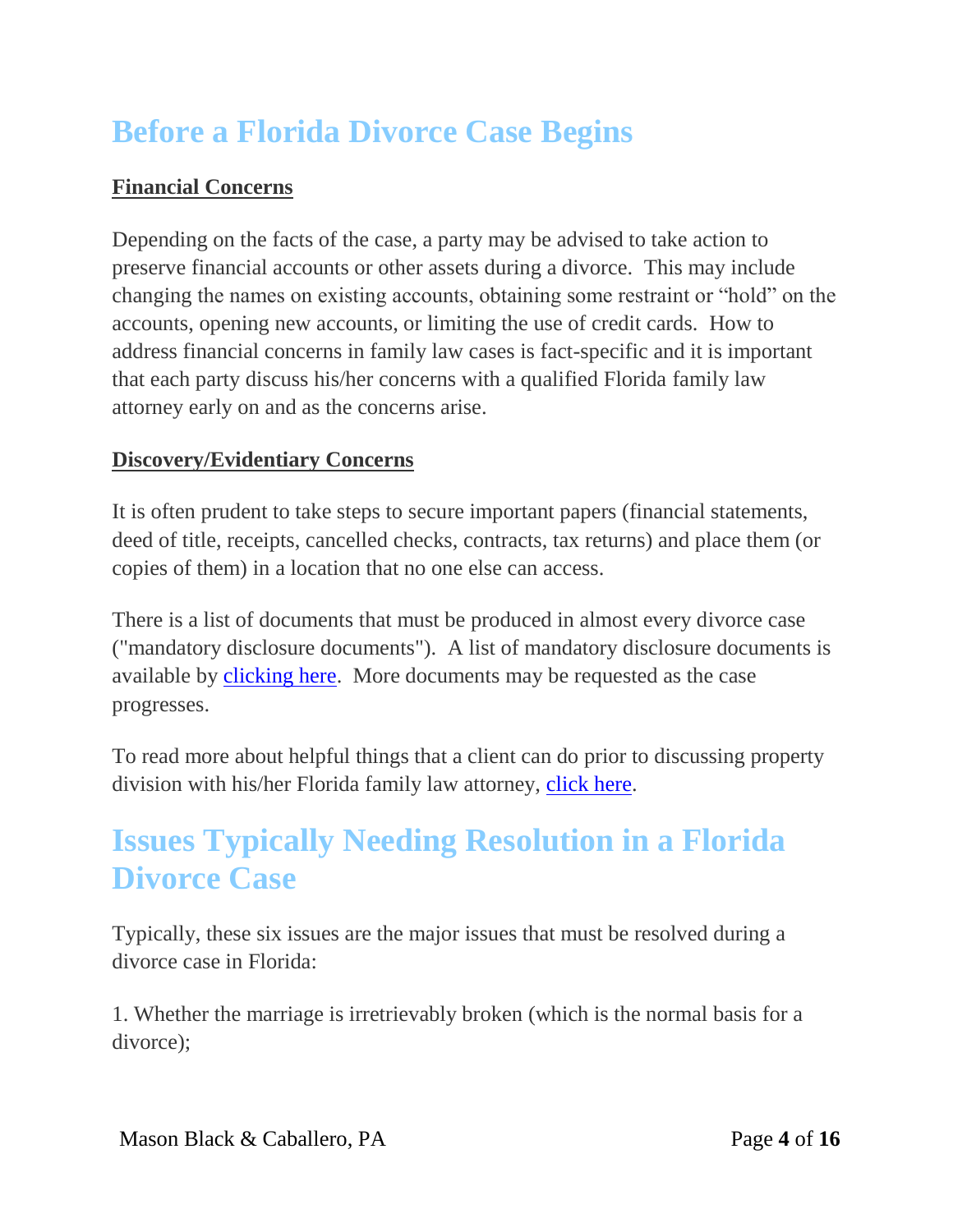- 2. **P**arenting plan issues;
- 3. **E**quitable distribution of assets and liabilities;
- 4. **A**limony;
- 5. **C**hild support; and

6. "**E**verything else" (such as restoration of a party's name and/or payment of or contribution towards attorney's fees and costs).

## **Basis for a Divorce ("No fault divorce") in Florida**

Reconciliation — or saving the relationship — is in the interest of the family and society when it can be achieved safely. Both parties should consider the possibility of reconciliation before and during the divorce case. When parties cannot resolve relationship or other family conflicts on their own, they may wish to seek professional help.

Depending on the circumstances, a court may order either or both parties to consult with a marriage counselor, psychologist, psychiatrist, minister, priest, rabbi, or any other person deemed qualified by the court and acceptable to the party(ies) prior to finding that a marriage is irretrievably broken.

Section 61.052(1), Florida Statutes, requires, with limited exception, that the court find that the marriage is irretrievably broken before it can grant a party's request for a divorce.

### **Parenting Plan Issues**

Parenting plan issues include, among other things, parental responsibility and timesharing, which were previously called "child custody" and "visitation."

Section 61.13(2)(c)(1), Florida Statutes, reads "It is the public policy of this state that each minor child has frequent and continuing contact with both parents after the parents separate or the marriage of the parties is dissolved and to encourage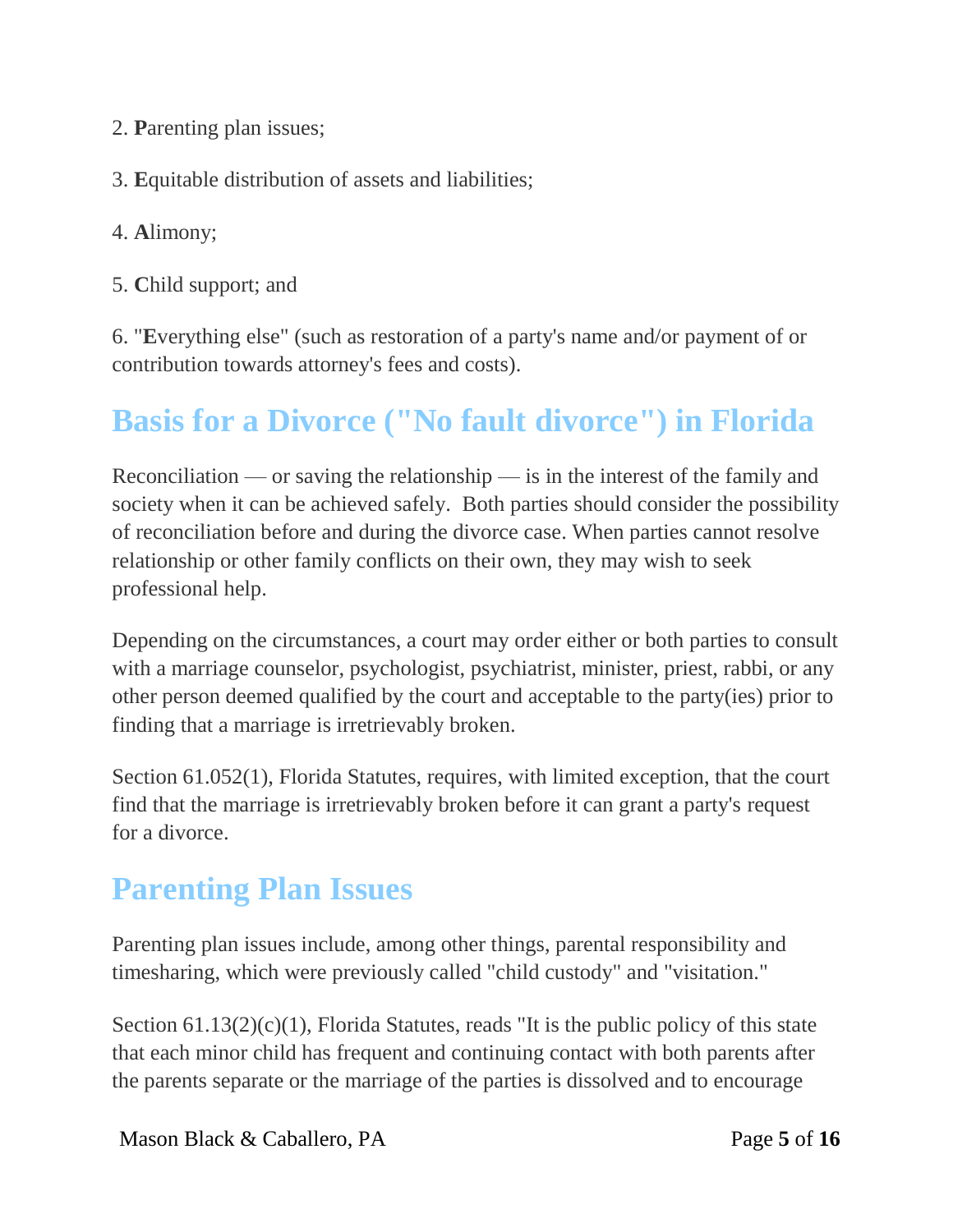parents to share the rights and responsibilities, and joys, of childrearing. There is no presumption for or against the father or mother of the child or for or against any specific time-sharing schedule when creating or modifying the parenting plan of the child."

Sharing of the rights, responsibilities, and joys of childrearing is not conditioned upon the payment of support by either parent. This means that a parent has a right to time with his/her child(ren) even if he/she is not presently financially supporting the child(ren).

### **Parenting Class**

Section 61.21, Florida Statutes, requires all parents of minor child(ren) involved in a divorce to attend a state-approved course to help them focus on what is in the best interests of their child(ren) before, during, and after resolution of their court case.

Section 61.21, Florida Statutes, requires the petitioner (person who filed the petition) to complete the course within 45 days of filing the petition and the responding party to complete the course within 45 days of, among other things, an order granting timesharing to or support from that party. Normally, each party to a divorce case must file proof of completion of the required class before a final judgment can be entered. A party's failure to attend the class may result in the court sanctioning him/her. To see a list of all state-approved Parent Education and Family Stabilization Course Providers (updated as of November 18, 2013), [click](http://www.mbc-lawoffice.com/wp-content/uploads/2014/01/Florida-Parent-Family-Stabilization-Classes.pdf)  [here.](http://www.mbc-lawoffice.com/wp-content/uploads/2014/01/Florida-Parent-Family-Stabilization-Classes.pdf)

A party who has completed the required course typically will send his/her original certificate of completion to his/her attorney who will file it with the court on the client's behalf.

Most judges require course attendance in-person (not on-line) except in extraordinary or unique circumstances. A party should plan on attending the course in-person unless a judge or his/her attorney tells him/her on-line attendance is acceptable.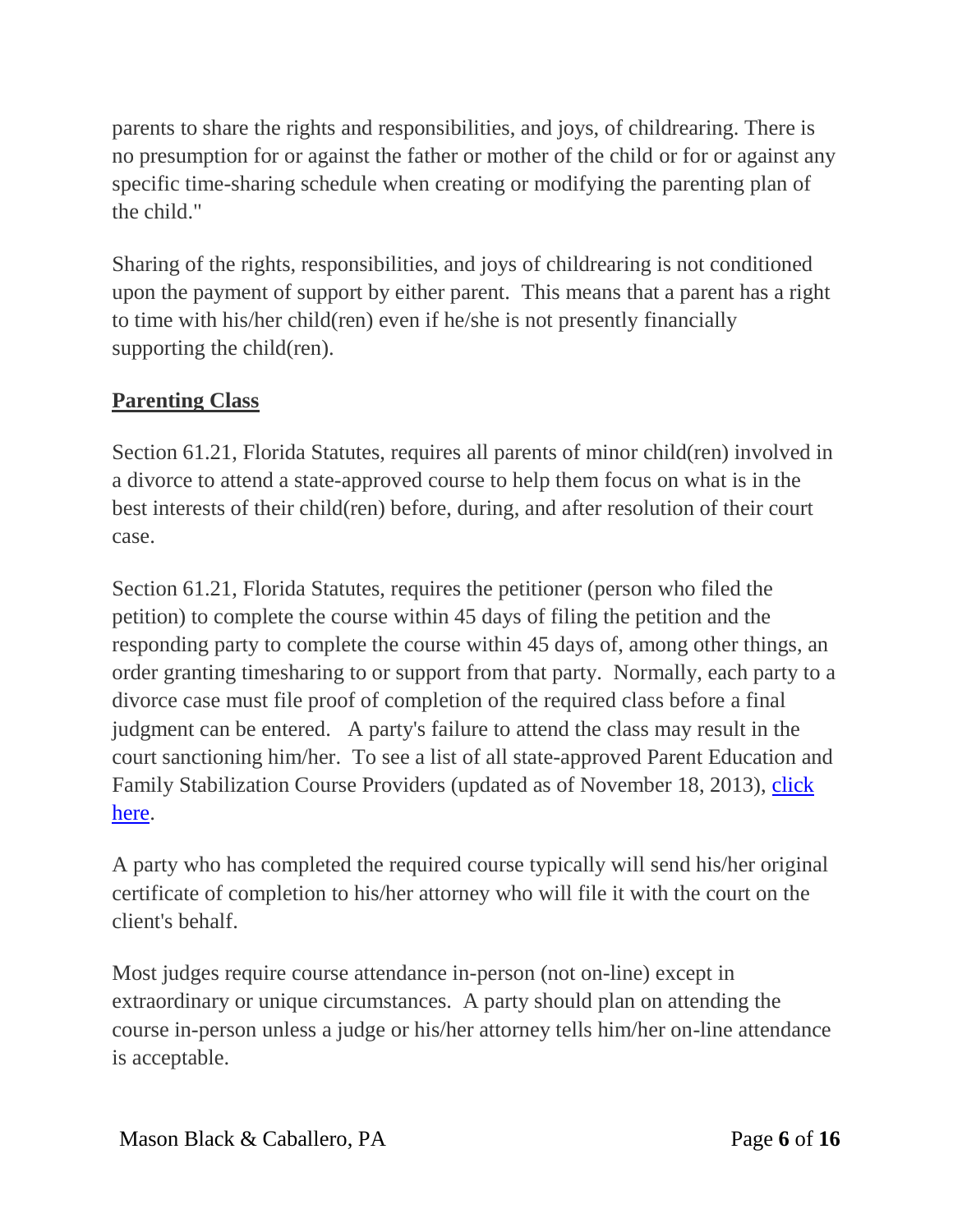### **Parental Responsibility**

Parental responsibility is the decision-making authority over a child. Florida law presumes that the parents will share parental responsibility unless the court finds that shared parental responsibility would be detrimental to the child(ren).

Shared parental responsibility means the parties have equal decision making authority over the major decisions in their child(ren)'s live(s) including, but not limited to non-emergency medical care, religion, education, and other decisions unique to the family.

Parental responsibility is separate and distinct from timesharing. Just because a child(ren) may spend more time with one parent does not mean that the parent with majority timesharing has greater decision-making authority than the other parent.

### **Timesharing**

Timesharing is how a child splits (or shares) his/her time with each of his/her parents. A timesharing schedule can be flexible or open (in other words there is no formal schedule and it is as the parents agree an ongoing basis) or more formal (where each parent is allotted time with a child on pre-determined days and times).

If the parents are unable to agree on a timesharing schedule for their child(ren), the court will determine a schedule based on the best interests of the child(ren). To read the factors Florida courts must consider when determining a child's best interest [click here.](http://www.mbc-lawoffice.com/wp-content/uploads/2014/01/Florida-Factors-for-Best-Interests-of-the-Child.pdf)

### **Parenting Plans**

A parenting plan is an agreement or court order that outlines the parental responsibilities and timesharing schedules of each parent and child and which addresses other concerns unique to the family. Section 61.13(2)(b), Florida Statutes, states "A parenting plan approved by the court must, at a minimum, describe in adequate detail how the parents will share and be responsible for the daily tasks associated with the upbringing of the child; the time-sharing schedule arrangements that specify the time that the minor child will spend with each parent;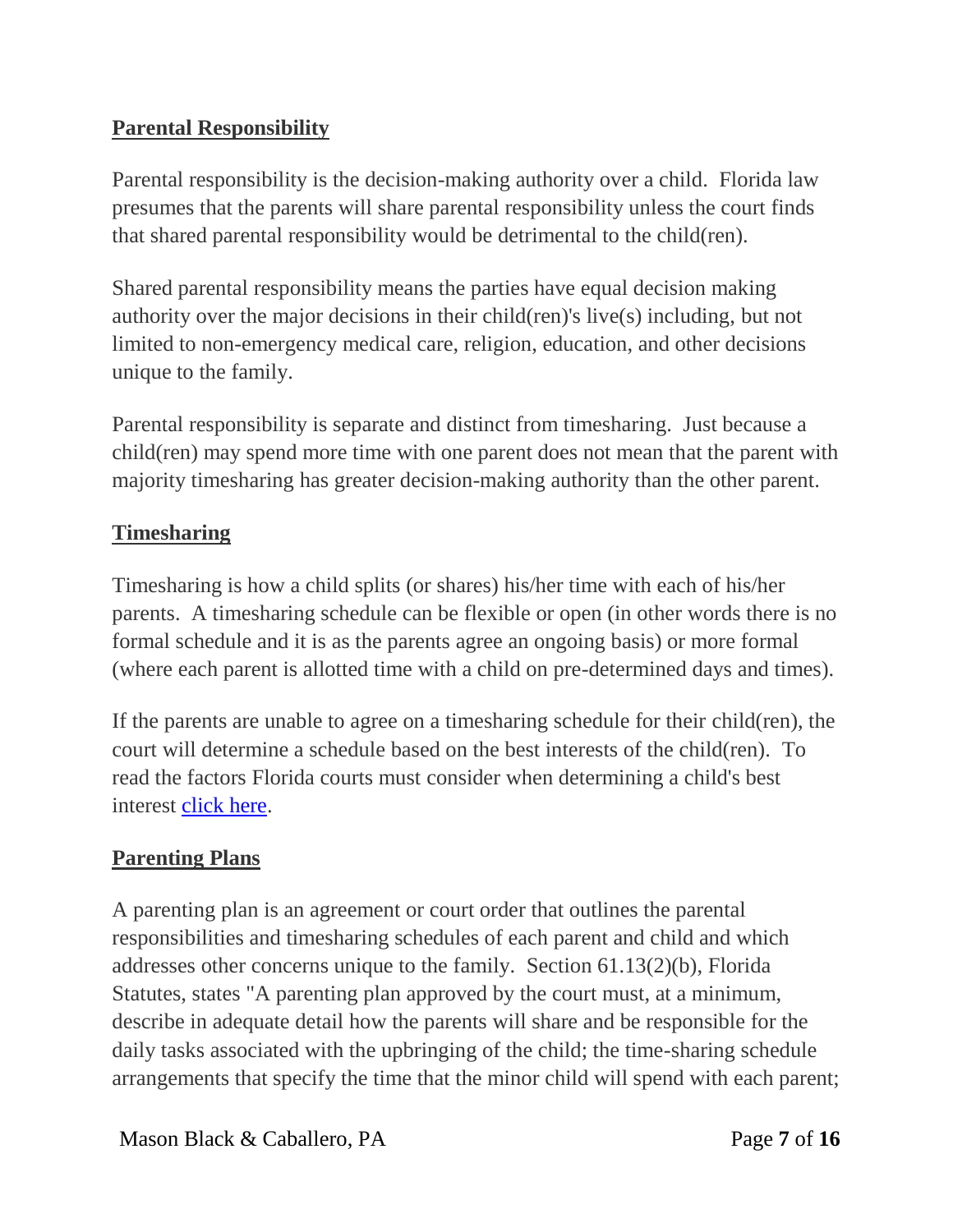a designation of who will be responsible for any and all forms of health care, school-related matters including the address to be used for school-boundary determination and registration, and other activities; and the methods and technologies that the parents will use to communicate with the child."

As each family is unique, each final parenting plan, whether drafted by the parties' agreement or the court, will be unique. To see some sample parenting plans, click [here.](http://www.mbc-lawoffice.com/forms)

### **Psychological Evaluation, Social Investigation, and/or Parenting Plan Evaluations**

If development of a parenting plan is at issue, the court may decide that it needs input from a court appointed expert to determine the child(ren)'s best interests. The court may thus order a psychological evaluation of one or both parties, a social investigation, or a parenting plan evaluation be performed by a qualified courtappointed evaluator(s). If you have questions about any of these evaluations, you should speak with a qualified Florida family law attorney.

## **Equitable Distribution**

Equitable distribution is the division of assets and liabilities.

Florida law requires that, except in certain circumstances, non-marital property be set aside to the party to whom it belongs and the marital property be equitably divided between the parties starting with a presumption of an equal split (50% to each).

### **Marital Property**

Marital property is everything that the spouses have acquired together during their marriage. In most cases that includes:

1. Money that each spouse has which either spouse has earned during the marriage.

2. Anything either spouse purchased with money earned during the marriage.

Mason Black & Caballero, PA Page 8 of 16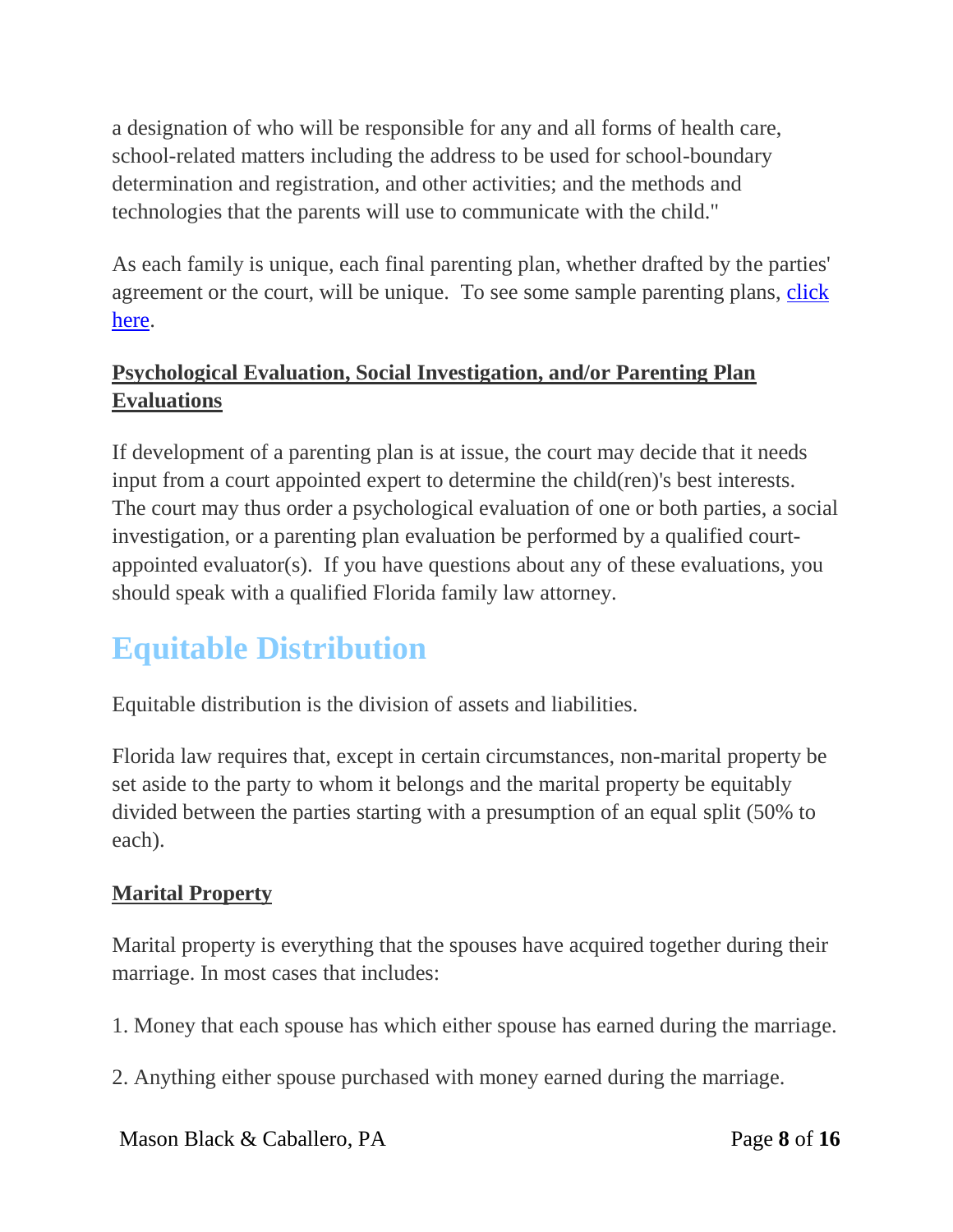In Florida, the courts have the power to equitably divide marital property at the time a marriage is dissolved. This means the division of marital property is made without regard for whose name is on the title.

#### **Non-Marital Property**

Under Florida law, non-marital property is:

1. Anything a spouse owned before the marriage.

2. Anything a spouse earned or received after the parties' separation or after a petition for dissolution of marriage is filed.

3. Anything that a spouse received at any time as an individual gift or by inheritance.

A party claiming an asset or liability is non-marital has the burden to prove that it is non-marital.

### **Florida Alimony**

Alimony (aka spousal support or maintenance) may be awarded based on the requesting party's need and the other party's ability to pay.

Alimony, if awarded, can be paid in a variety of methods and for varying lengths of time depending on the facts and circumstances of the case.

To read more about Florida alimony, [click here.](http://www.mbc-lawoffice.com/florida-alimony/)

## **Florida Child Support**

The court may order either or both parents to pay an amount necessary for the support, maintenance, and education of the minor child(ren) born to or adopted by the parents.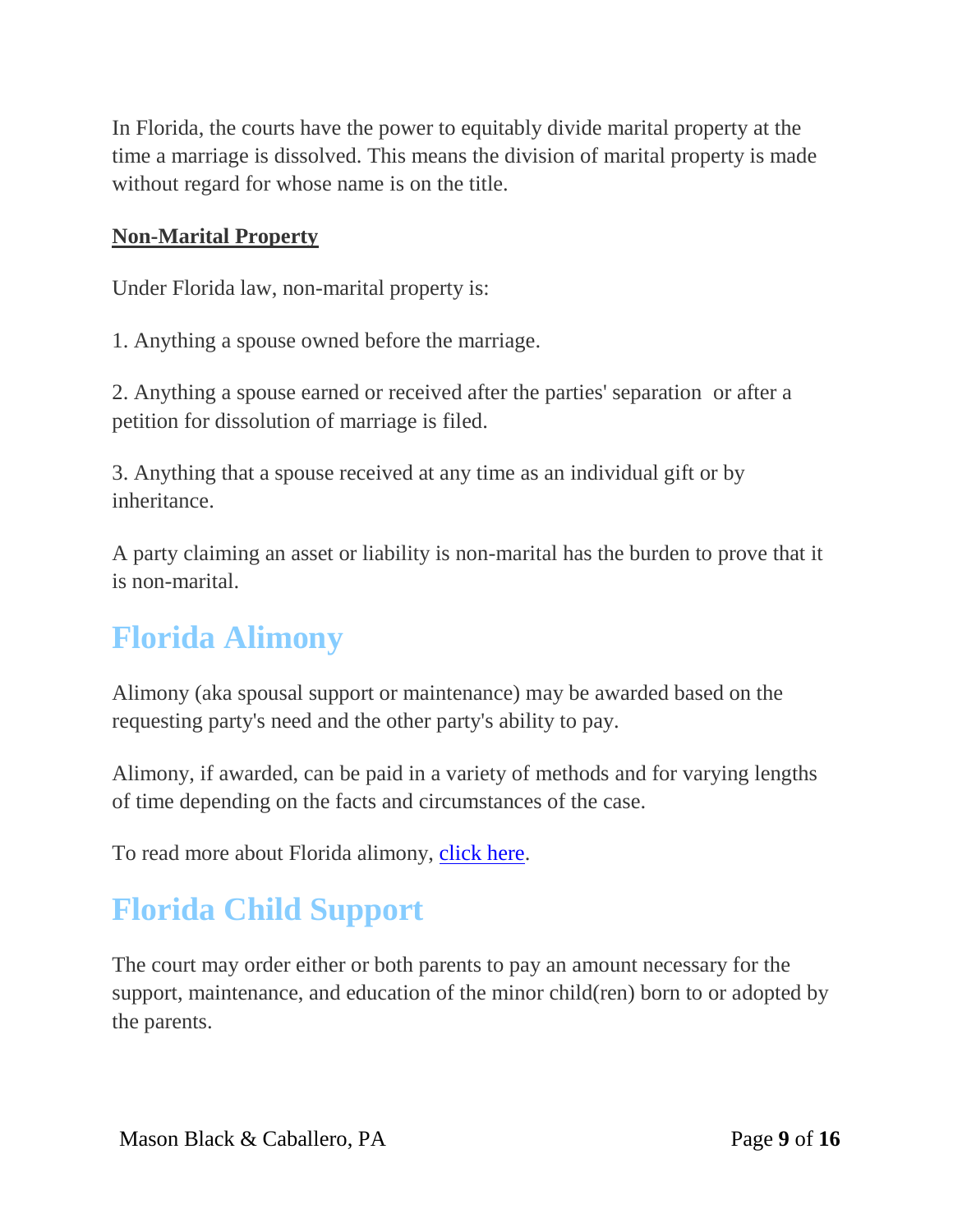Florida has a set of child support guidelines that must be utilized in calculating an amount of child support. With limited exceptions, child support terminates when a child reaches the age eighteen.

Child support in Florida does not include a college education. The parties can agree to provide for their child(ren)'s college education if they so choose but it cannot be court-ordered over a party's objection.

A court cannot order an automatic cost of living increase in child support payments unless the parties agree to it.

Child support can be made directly between parties, through the state disbursement unit (SDU), and through an income withholding order (IWO).

### **"Everything Else" (Other issues to be resolved)**

#### **Restoration of Last Name**

The court may restore a former name of a spouse in the Final Judgment. This relief cannot be granted unless a spouse specifically requests it, which is usually done within the original petition or a counter-petition filed with the Court.

The name to which the requesting spouse is to be restored must be the name he/she had prior to the marriage. Extra steps are typically required if a party desires to establish a new name for him/herself or desires that a child's name be changed.

Persons with questions about a name change should consult with a qualified Florida family law attorney.

#### **Attorney's Fees**

A party may request that the court order the other party to contribute to or pay his/her attorney's fees and costs. A court may award attorney's fees and costs based on the parties' disparate economic needs and abilities and/or a number of factors relating to the, history, nature and course of litigation.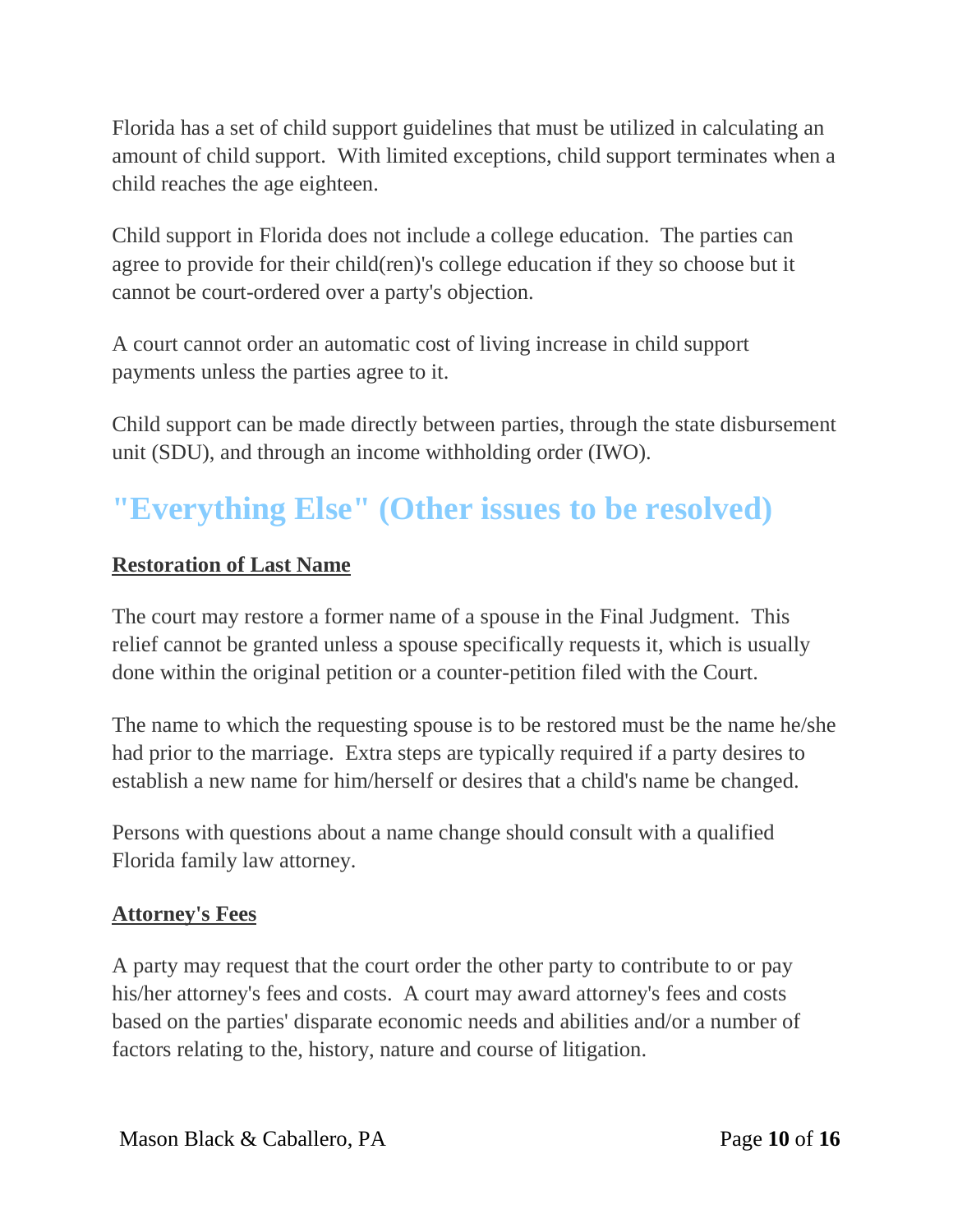Typically, the attorney's fees hearing is held after the trial because of evidentiary reasons. Expert witnesses may be presented at the attorney's fees hearing.

### **Process/Procedures for a Florida Divorce**

### **Initial Pleadings**

A dissolution of marriage action begins with the filing of a petition for dissolution of marriage which is normally filed in the circuit court of the county in which the parties last resided as a married couple. If a summons is issued and served, the responding party has twenty days after service to respond to the petition. The responding party may have additional time to respond to the petition if he/she has filed an acceptance of service in lieu of having the petition served on him/her. Once the responding party answers the petition, the case has begun.

### **Discovery**

Discovery is the process that attorneys or parties to a court case use to obtain facts, documents, and information pertinent to resolving the pending issues. Discovery could be informal (the parties or attorneys simply provide each other with lists of the desired documents or information and the parties voluntarily comply with the request(s)) or formal (the discovery request is filed with the court at which time a deadline for response is imposed by the Florida Family Law Rules of Procedure).

The most frequently used formal discovery tools include:

1. **Mandatory Disclosure**: This is a mandatory list of documents which must be exchanged between the parties in almost every dissolution of marriage case. Usually, these documents must be exchanged within 45 days of the petition being served on the responding party. [Click here f](http://www.mbc-lawoffice.com/wp-content/uploads/2014/01/Florida-Mandatory-Disclosure-2012.pdf)or a copy of the mandatory disclosure list.

2. **Requests for Production of Documents**: This is a written request to the opposing party for a specific list of documents to be produced at a specific date and time.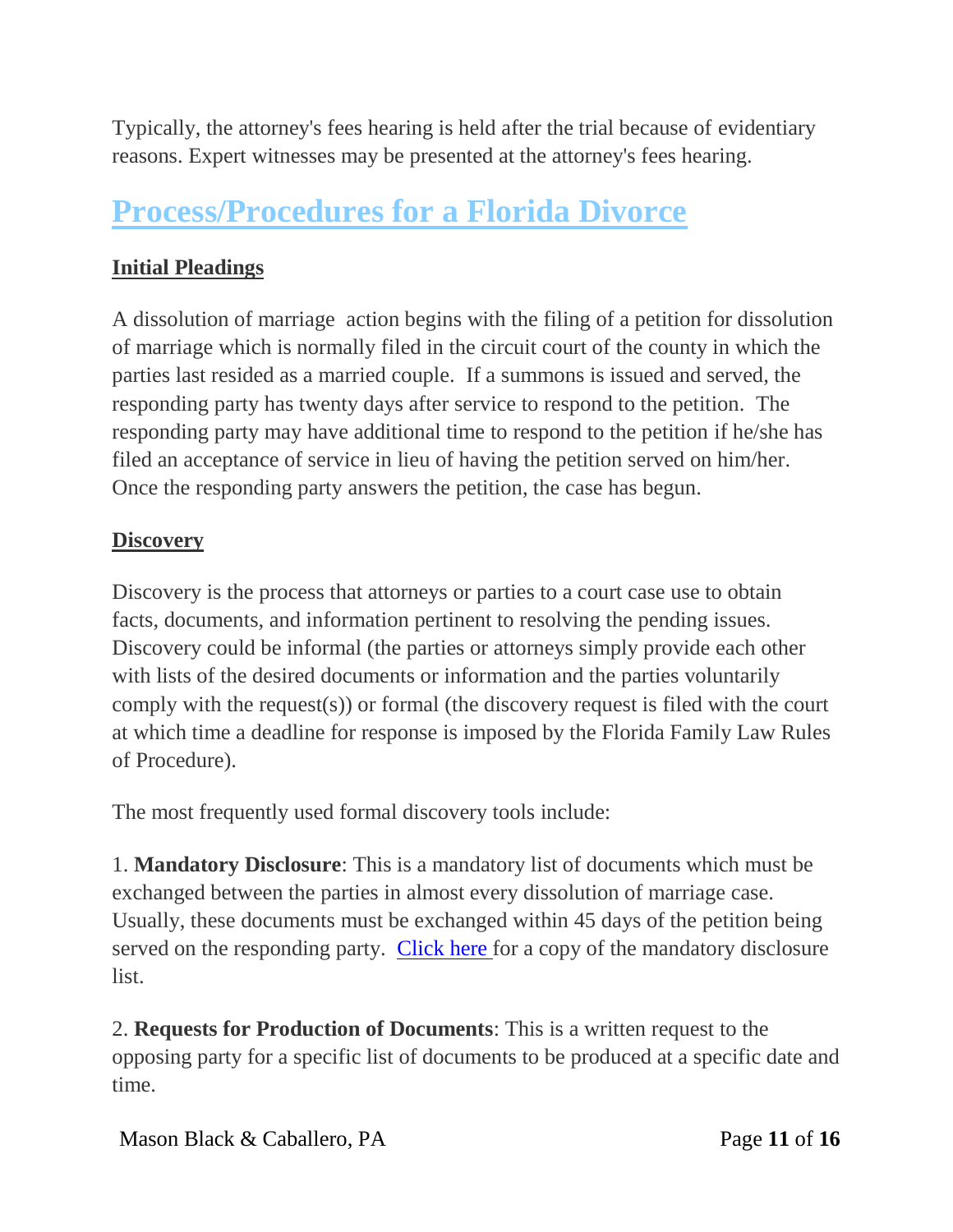3. **Interrogatories**: Interrogatories are detailed written questions which the receiving party must answer under oath to the best of his/her ability.

4. **Depositions**: A deposition is when the opposing counsel asks the person being deposed questions under oath before a court reporter.

5. **Admissions**: When a party is required to admit or deny specific written statements. If a response is not received by the deadline, the statements are deemed admitted, and the fact issue resolved accordingly;

Parties may use some or all of the above discovery tools a various times throughout the divorce case. Parties may also use other discovery tools not listed here. Which discovery tools are used, in what combination, and how often will depend on the facts and circumstances of the case. If you have questions about what discovery tools may be most effective in your case, you should speak with a qualified Florida family law attorney.

#### **Settlement Negotiations**

#### *Cooperation during Litigation*

Some people feel that for an attorney to be a "fighter" the attorney must be (1) uncooperative with opposing counsel in such matters as disclosing information, disclosing documents, and arranging for convenient dates for meetings, depositions, etc.; and, (2) never consider or counsel compromise or negotiate with the opposing counsel. This notion is sadly misguided.

An uncooperative attitude only serves to greatly increase attorney's fees and costs because all legal steps must be followed (i.e. filing of discovery requests and motions, appearances in court, etc.) to procure the desired information/documents while Florida law and/or the applicable rules of procedure will likely require the desired information/documents to be disclosed. Thus, an uncooperative attitude serves no useful purpose.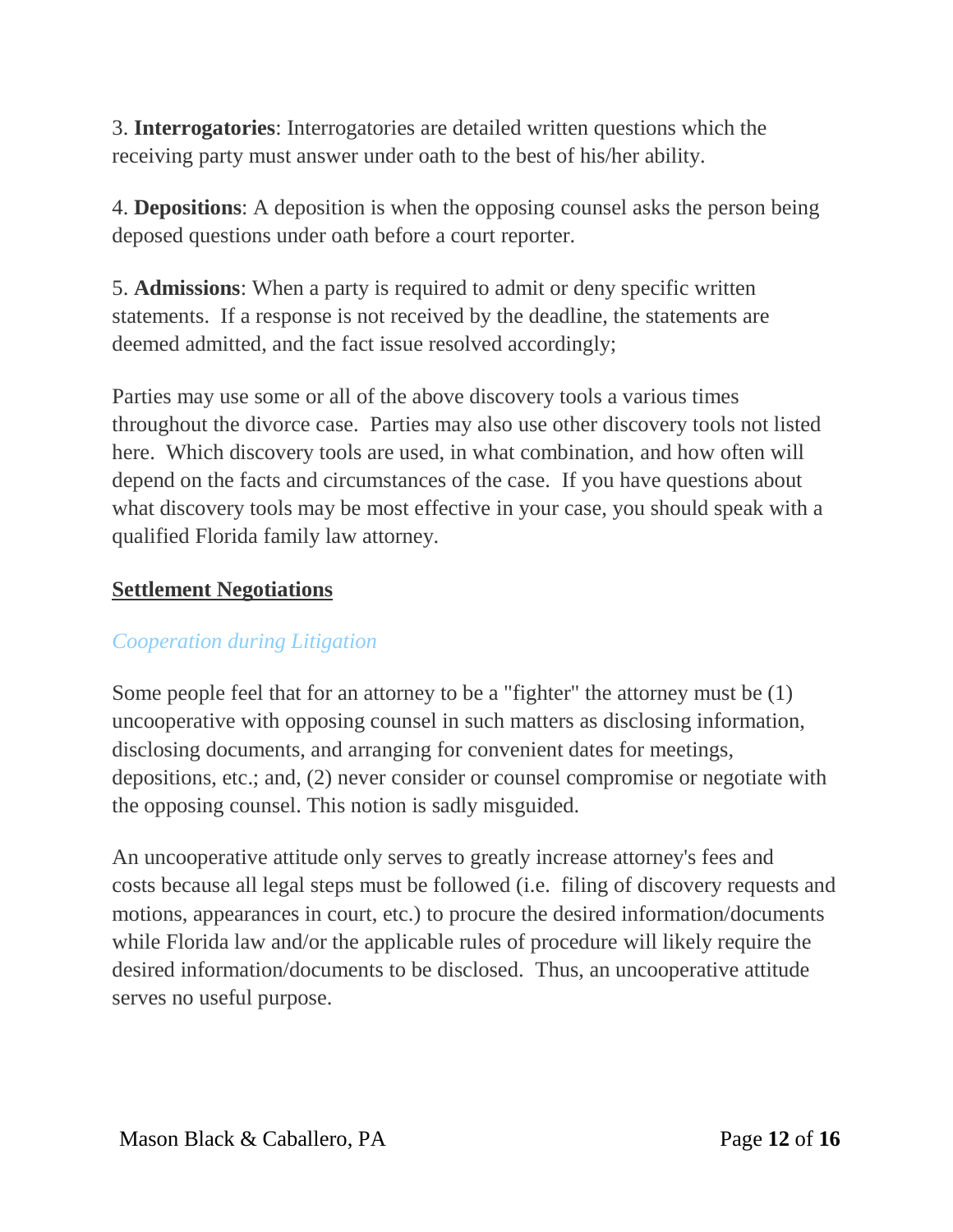An attorney can be (and often is) an effective zealous advocate for his/her client while cooperating with an opposing counsel's reasonable request and actively engaging in settlement negotiations.

#### *Settlement Negotiations between Parties and/or Counsel*

Parties may negotiate with each other directly or have their attorneys negotiate with each other on the parties' behalf.

It is possible, in some cases, to reasonably anticipate what a court is likely to rule on various issues. In some cases, opposing attorneys may not quite see eye-to-eye with one another, but may be able to, after negotiations between the parties or attorneys, help the parties reach a compromise which is within the range of what a court would probably hold. Once the parties reach this point, it may result in a full or partial settlement of the case.

An attorney must discuss a settlement offer in full with his/her client prior to presenting the offer to the other side or accepting the offer on his/her client's behalf.

If the parties reach a full or partial settlement, their settlement will be reduced to a written agreement signed by both parties which memorializes the parties' understanding.

#### *Mediation*

If parties are unable to reach an agreement on their own or through their counsel's negotiations, they may go to mediation. A mediator is a neutral third party. The mediator is not a judge and cannot make any binding decisions. Instead, the mediator is a facilitator who assists the parties in negotiating a settlement. The mediator may be through the court mediation and diversion program or a mutuallyagreed-upon private mediator.

With very limited exceptions, mediation is confidential. What happens in mediation stays in mediation. If a final agreement is reached at mediation, that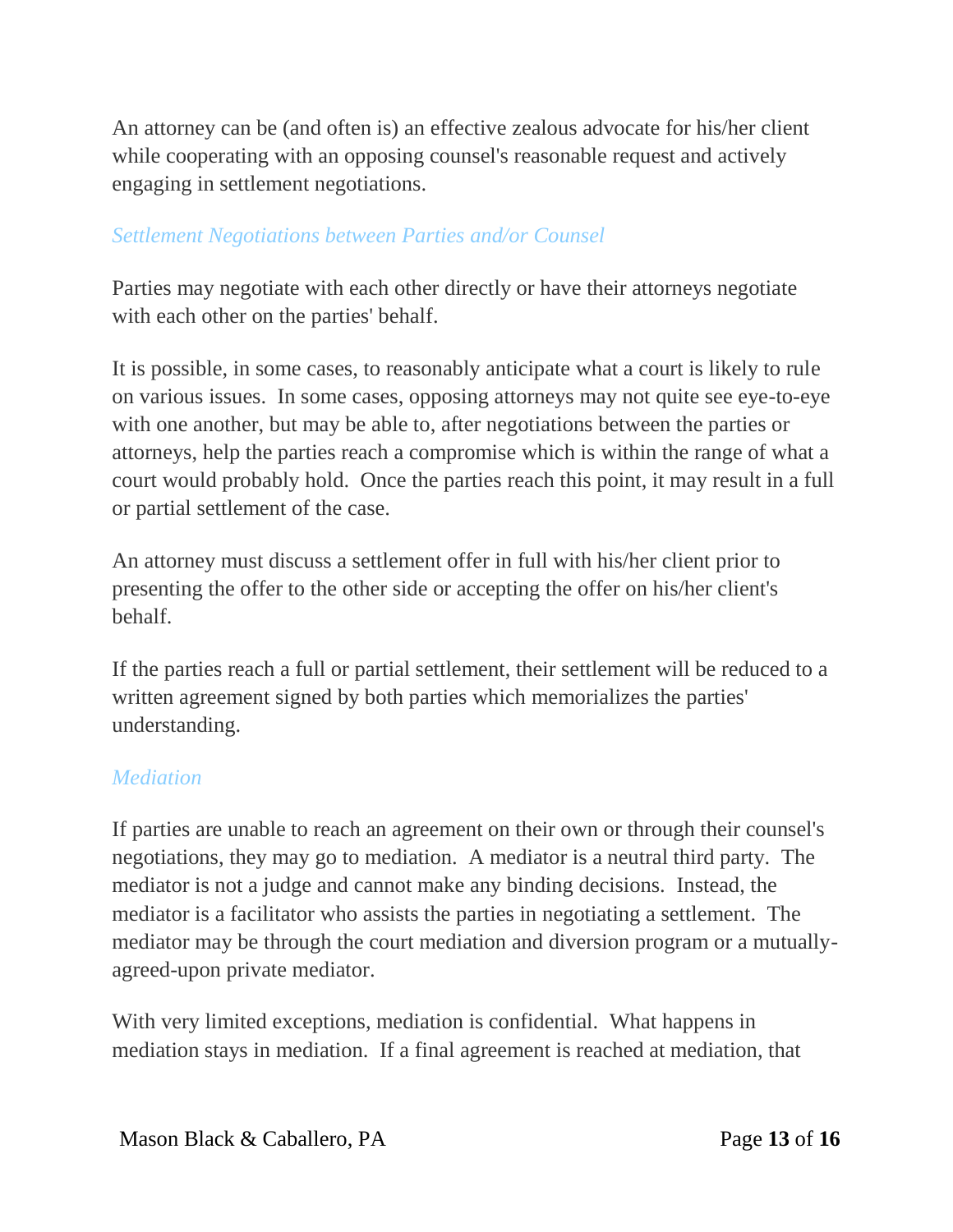agreement will be reduced to a written agreement signed by both parties which memorializes the parties' understanding.

#### **Final Hearing/Trial**

The length of time to finalize a divorce is determined by the number and nature of issues in dispute. A divorce action with no complex issues and mutual agreement between the parties may be finalized in six to eight weeks. A complex case can be litigated for six to twelve months, sometimes longer.

#### *Uncontested Final Hearing*

Once the parties have reached a final agreement, the last step to getting divorced is the uncontested final hearing.

Most jurisdictions in Florida require that at least one party attend an uncontested final hearing. Some jurisdictions permit an uncontested case to be resolved through writing. If an uncontested final hearing is required, one party will usually waive his/her appearance provided his/her attorney approves the final judgment prior to its entry.

Normally, one attorney will prepare a proposed final judgment which the other attorney will review and approve before it is submitted to the judge for the judge's signature.

A court appearance at an uncontested final hearing will typically take only about five minutes. The attending party will be sworn in to give testimony about jurisdiction and the final settlement. Assuming all goes smoothly, the judge will, at the end of the hearing, sign a final judgment of dissolution of marriage which incorporates the parties' final agreement(s). Once the judge signs the final judgment, the parties are divorced.

#### *Contested Final Hearing*

If a final agreement on all issues has not been reached, the case is considered contested and a trial (aka final hearing) is necessary.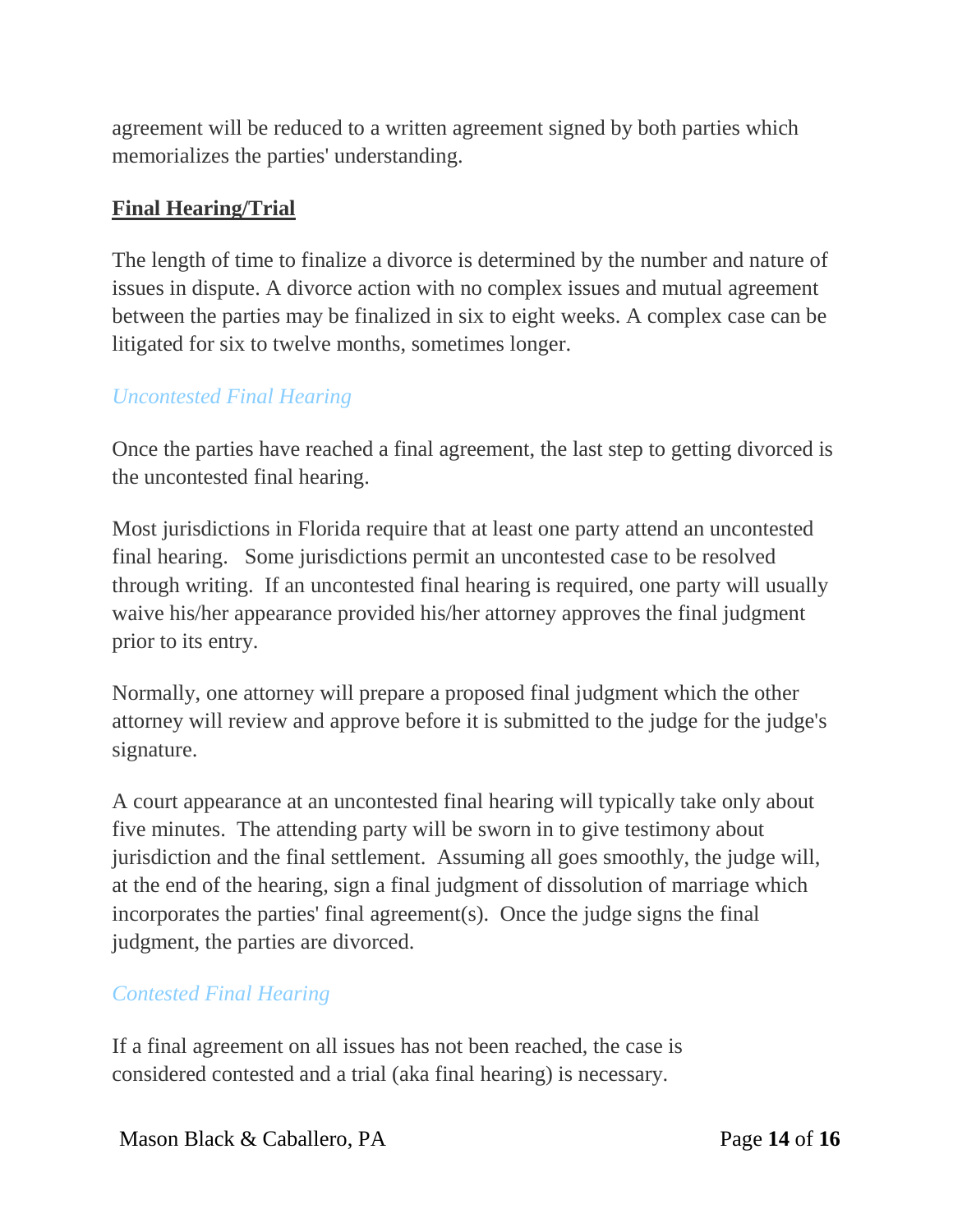How long it takes to get to a trial depends on, among other factors, how much discovery is needed prior to the trial, the time the trial is expected to take, and the congestion of the court's calendar. The time varies from case to case, court to court, time to time, but four to six months is not unusual.

At the trial, which is before a judge without a jury, witnesses may be called and records introduced to substantiate each party's position on whatever issue(s) have not yet been resolved. A trial can be 15 minutes, 30 minutes, 2 hours, a day, a week, or longer. The length of the trial depends on how many and what issue(s) remain to be decided.

After the trial, the judge may render his/her decision immediately or he/she may inform the attorneys of his/her decision by mail or e-mail within a few days, weeks, or months later. How long it takes for the judge to rule will depend on the facts of the case, including how many and what issue(s) must be decided.

It is not unusual for a judge to require one of the attorneys to prepare the final judgment for approval by the other attorney; or both attorneys to prepare proposed final judgments for the court's consideration; or the judge to prepare the order his/herself. It is up to the judge who drafts the final judgment in a contested case.

Once the judge signs the final judgment of dissolution of marriage, the parties are divorced.

## **Post-Judgment Considerations**

### **Appeal**

Either party may file an appeal of the contested final judgment if they are not satisfied with it. The notice of appeal must be filed within thirty days of the final judgment or rehearing. An appeal usually takes from six months to one year for a decision. No additional testimony or evidence is presented for an appeal.

If you have concerns about an appeal of your case, it is strongly recommended you promptly seek competent legal advice from a qualified family law attorney.